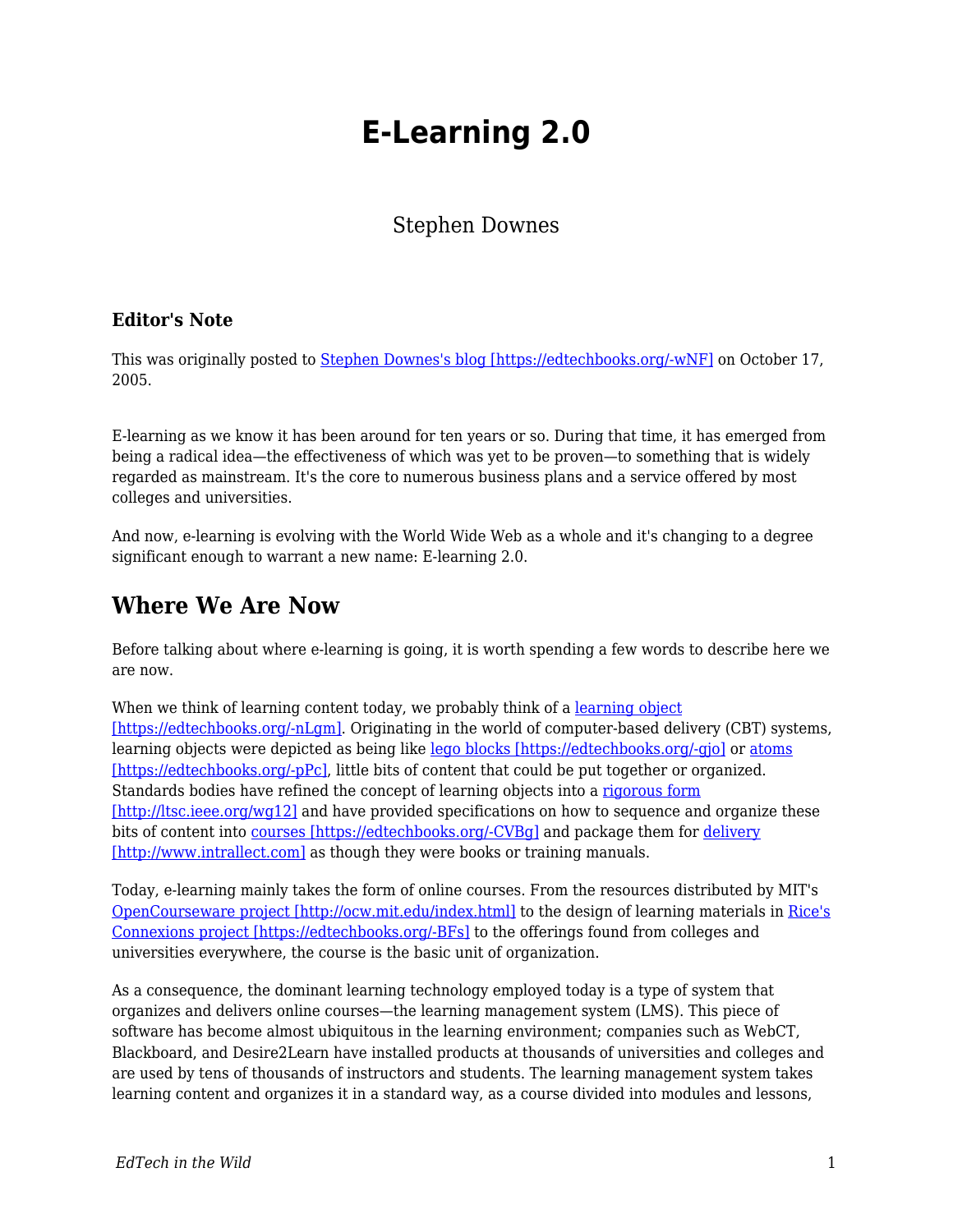supported with quizzes, tests and discussions, and in many systems today, integrated into the college or university's student information system.

In general, where we are now in the online world is where we were before the beginning of elearning [\[1\] \[https://edtechbooks.org/-AaE\]](http://www.usask.ca/education/coursework/802papers/mergel/brenda.htm). Traditional theories of distance learning, of (for example) transactional distance, [as described by Michael G. Moore \[https://edtechbooks.org/-AMx\]](http://www.ed.psu.edu/acsde/deos/deosnews/deosnews1_25.asp), have been adapted for the online world. Content is organized according to this traditional model and delivered either completely online or in conjunction with more traditional seminars, to cohorts of students, led by an instructor, following a specified curriculum to be completed at a predetermined pace.

# **Trends**

As we approach the halfway mark of the new millennium's first decade, the nature of the Internet, and just as importantly, the people using the Internet, has begun to change. These changes are sweeping across entire industries as a whole and are not unique to education; indeed, in many ways education has lagged behind some of these trends and is just beginning to feel their wake.

One trend that has captured the attention of numerous pundits is the changing nature of Internet users themselves. Sometimes called "digital natives" and sometimes called "n-gen," these new users approach work, learning and play in new ways [\[2\] \[https://edtechbooks.org/-yZc\]](http://www.growingupdigital.com).

They absorb information quickly, in images and video as well as text, from multiple sources simultaneously. They operate at ["twitch speed," \[https://edtechbooks.org/-VDo\]](http://www.games2train.com/site/html/article.html) expecting instant responses and feedback. They prefer random "on-demand" access to media, expect to be in constant communication with their friends (who may be next door or around the world), and they are as likely to create their own media (or download someone else's) as to purchase a book or a CD [\[3\]](http://www.apple.com/au/education/digitalkids/disconnect/landscape.html) [\[https://edtechbooks.org/-zts\]](http://www.apple.com/au/education/digitalkids/disconnect/landscape.html).

The manner in which this new generation of users is changing markets is captured evocatively in a document called *[The Cluetrain Manifesto](http://www.cluetrain.com)* [\[http://www.cluetrain.com\]](http://www.cluetrain.com). First posted online in April 1999, the document begins with the declaration that "markets are conversations" and continues with a redefinition of the relation between producer and consumer. "Markets are getting smarter, more informed, more organized… People in networked markets have figured out that they get far better information and support from one another than from vendors." Jay Cross, writing in the same vein, talks about the "augmented learner" and the "hyper-organization" [\[4\] \[https://edtechbooks.org/-fGu\]](http://internettime.pa.v4.breezecentral.com/p20304607).

In learning, these trends are manifest in what is sometimes called "learner-centered" or "studentcentered" design. This is more than just adapting for different learning styles or allowing the user to change the font size and background color; it is the placing of the control of learning itself into the hands of the learner [\[5\] \[https://edtechbooks.org/-XLz\].](http://pdonline.ascd.org/pd_online/dol02/1992marzano_chapter1.html)

"The changing demographics of the student population and the more consumer/client-centered culture in today's society have provided a climate where the use of student-centered learning is thriving" [\[6\] \[https://edtechbooks.org/-mLP\].](http://www.aishe.org/readings/2005-1/oneill-mcmahon-Tues_19th_Oct_SCL.html) Learning is characterized not only by greater autonomy for the learner, but also a greater emphasis on active learning, with creation, communication and participation playing key roles, and on changing roles for the teacher, indeed, even a collapse of the distinction between teacher and student altogether [\[7\] \[https://edtechbooks.org/-xIT\]](http://www.downes.ca/cgi-bin/website/view.cgi?dbs=Article&key=1120241890).

Taking this approach even further is George Siemens's *[Connectivism](http://www.elearnspace.org/Articles/connectivism.htm)* [\[https://edtechbooks.org/-zKa\]](http://www.elearnspace.org/Articles/connectivism.htm).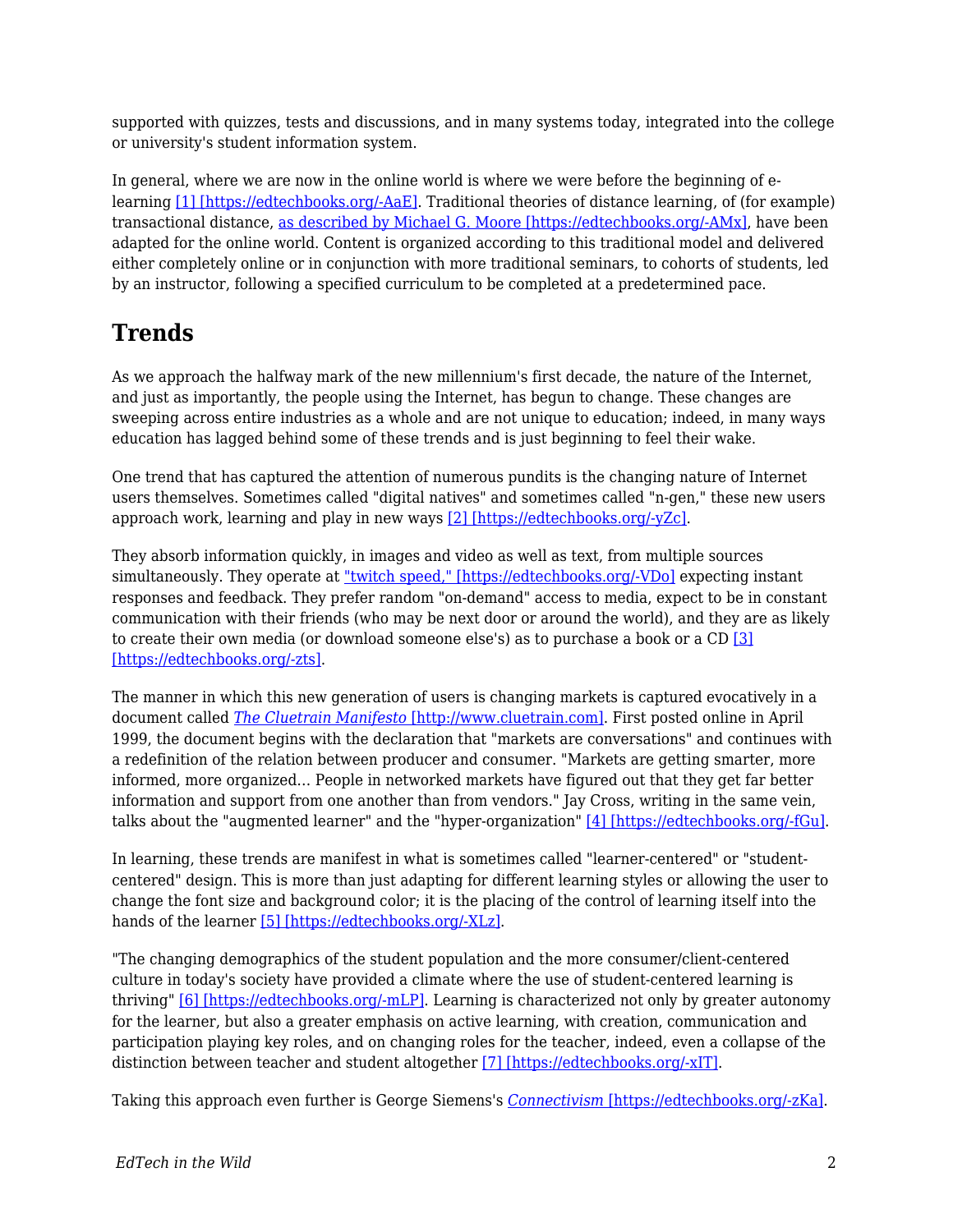"We derive our competence," writes Siemens, "from forming connections... Chaos is a new reality for knowledge workers... Unlike constructivism, which states that learners attempt to foster understanding by meaning-making tasks, chaos states that the meaning exists— the learner's challenge is to recognize the patterns which appear to be hidden. Meaning-making and forming connections between specialized communities are important activities." Readers of Douglas Rushkoff's Cyberia will recognize a similar theme as knowledge-working is no longer thought of as the gathering and accumulation of facts, but rather, the riding of waves in a dynamic environment [\[8\]](http://www.voidspace.org.uk/cyberpunk/cyberia.shtml) [\[https://edtechbooks.org/-wgz\].](http://www.voidspace.org.uk/cyberpunk/cyberia.shtml)

The breaking down of barriers has led to many of the movements and issues we see on today's Internet. File-sharing, for example, evolves not of a sudden criminality among today's youth but rather in their pervasive belief that information is something meant to be shared. This belief is manifest in such things as [free and open-source software \[http://www.fsf.org\],](http://www.fsf.org) [Creative Commons](http://creativecommons.org) [licenses \[http://creativecommons.org\]](http://creativecommons.org) for content, and [open access \[https://edtechbooks.org/-gKi\]](http://www.soros.org/openaccess) to scholarly and other works. Sharing content is not considered unethical; indeed, the hoarding of content is viewed as antisocial [\[9\] \[https://edtechbooks.org/-hkr\].](http://www.downes.ca/cgi-bin/website/view.cgi?dbs=Article&key=1041806822) And open content is viewed not merely as nice to have but essential for the creation of the sort of learning network described by Siemens [\[10\] \[https://edtechbooks.org/-kib\]](http://www.downes.ca/dwiki/?id=Reusable+Media%2C+Social+Software+and+Openness+in+Education).

Numerous writers, even, have called for what is often referred to as the "open society." Tapscott, for example, writes about ["the transparent burger" \[https://edtechbooks.org/-VfC\]](http://www.nplc.com/pdf/Tapscott_TransparentBurger.pdf) and ["the naked](http://www.nakedcorporation.com) [corporation." \[https://edtechbooks.org/-aVc\]](http://www.nakedcorporation.com) Mougayar tells us that "the future organization is an ["open corporation." \[https://edtechbooks.org/-cTM\]](http://edit.mougayar.com/OpenCorporation) And in a widely popular online essay Rob Paterson asked, "Is not the new "big idea" of our time to disintermediate the institutional middleman and to enable direct relationships? Are supermarkets eternal? Do we need factory universities to learn? Is our health dependent on a doctor? Is the news what we see on TV?" [\[11\]](http://smartpei.typepad.com/robert_patersons_weblog/2005/02/going_home_our_.html) [\[https://edtechbooks.org/-akc\]](http://smartpei.typepad.com/robert_patersons_weblog/2005/02/going_home_our_.html).

In short, the structures and organization that characterized life prior to the Internet are breaking down. Where intermediaries, such as public relations staff, journalists or professors, are not needed, they are disregarded. Consumers are talking directly to producers, and more often than not, demanding and getting new standards of accountability and transparency. Often, they inform the productive process itself, and in many cases, replace it altogether. Passive has become active. Disinterested has become engaged. The new Internet user may not vote, but that is only because the vote is irrelevant when you govern yourself

### **The Web 2.0**

The first sign that something was changing on the Web was the underground popularity of a site called *[LiveJournal](http://www.livejournal.com)* [\[http://www.livejournal.com\]](http://www.livejournal.com) and the very visible surge of interest in a site called *[Friendster](http://www.friendster.com)* [\[http://www.friendster.com\].](http://www.friendster.com) These sites, which came to be called "social networking sites," were rapidly emulated by such services as [Tribe \[http://www.tribe.net\],](http://www.tribe.net) [LinkedIn](http://www.linkedin.com) [\[http://www.linkedin.com\]](http://www.linkedin.com), [Google's Orkut \[http://www.orkut.com\],](http://www.orkut.com) [Flickr \[http://www.flickr.com\],](http://www.flickr.com) and [Yahoo 360 \[http://360.yahoo.com\]](http://360.yahoo.com). Writers conversant with the works of social network analysts, people like [Duncan J. Watts \[https://edtechbooks.org/-nZz\]](http://smallworld.columbia.edu/watts.html) and [Mark Buchanan](http://www.wwnorton.com/catalog/spring02/004153.htm) [\[https://edtechbooks.org/-tcu\],](http://www.wwnorton.com/catalog/spring02/004153.htm) for example, noticed that similar patterns existed in these online networks [\[12\] \[https://edtechbooks.org/-EcZA\]](http://www.shirky.com/writings/powerlaw_weblog.html). Something was happening here.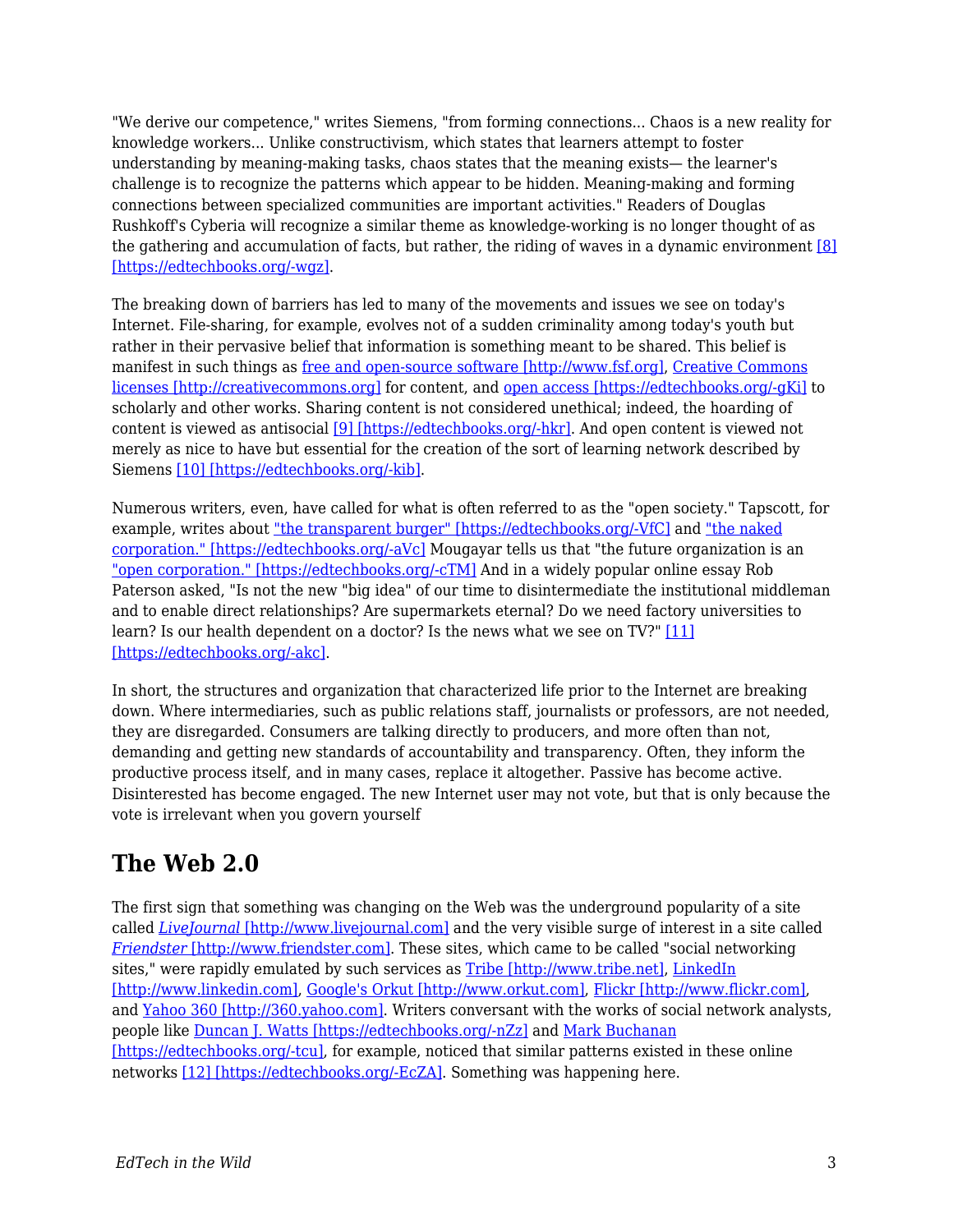What was happening was that major parts of the World Wide Web were acquiring the properties of communications networks, the sorts of networks found to exist (albeit on a much smaller scale) in the physical world. And that the Web itself was being transformed from what was called "the Read Web" to the ["Read-Write Web," \[https://edtechbooks.org/-EHM\]](http://www.authorama.com/we-the-media-3.html) in accordance with [Tim Berners-Lee's](http://blogs.law.harvard.edu/lydon/2004/01/09#a477) [original vision \[https://edtechbooks.org/-FEv\].](http://blogs.law.harvard.edu/lydon/2004/01/09#a477) Proponents of this new, evolving Web began calling it Web 2.0 and in short order the trend became a movement.

"Enter Web 2.0, a vision of the Web in which information is broken up into "microcontent" units that can be distributed over dozens of domains. The Web of documents has morphed into a Web of data. We are no longer just looking to the same old sources for information. Now we're looking to a new set of tools to aggregate and remix microcontent in new and useful ways" [\[13\]](http://www.digital-web.com/articles/web_2_for_designers) [\[https://edtechbooks.org/-kCK\]](http://www.digital-web.com/articles/web_2_for_designers).

In a nutshell, what was happening was that the Web was shifting from being a medium, in which information was transmitted and consumed, into being a platform, in which content was created, shared, remixed, repurposed, and passed along. And what people were doing with the Web was not merely reading books, listening to the radio or watching TV, but having a conversation, with a vocabulary consisting not just of words but of images, video, multimedia and whatever they could get their hands on. And this became, and looked like, and behaved like, [a network](http://www.downes.ca/cgi-bin/website/view.cgi?dbs=Article&key=1109302318) [\[https://edtechbooks.org/-Ikg\]](http://www.downes.ca/cgi-bin/website/view.cgi?dbs=Article&key=1109302318).

Nowhere is this clearer than in the world of blogging. In a few short years the blog went from a few idiosyncratic Web sites to something used by millions of people empowered by content creation tools such as [Blogger \[http://www.blogger.com\]](http://www.blogger.com) and [Wordpress \[http://www.wordpress.org\].](http://www.wordpress.org) Even more importantly, these blogs were *connected* to each other through the mechanism of [RSS](http://www.xml.com/pub/a/2002/12/18/dive-into-xml.html) [\[https://edtechbooks.org/-RFIy\]](http://www.xml.com/pub/a/2002/12/18/dive-into-xml.html), a simple XML format that allows bloggers to send their content to a network of readers (called 'subscribers').

But it wasn't just blogging. Creating an online community became a snap with tools such as [Plone](http://www.plone.org) [\[http://www.plone.org\]](http://www.plone.org) and [Drupal \[http://www.drupal.org\]](http://www.drupal.org). Moreover, using a collaborative writing tool called the [wiki \[https://edtechbooks.org/-NKt\]](http://wiki.org/wiki.cgi?WhatIsWiki) Jimmy Wales and a few thousand of his friends created a site called [Wikipedia \[https://edtechbooks.org/-nW\]](http://en.wikipedia.org/wiki/Main_Page), rendering Encyclopedia Britannica obsolete in the process. Others, using the free audio-recording tool **Audacity** [\[https://edtechbooks.org/-KVn\]](http://audacity.sourceforge.net), began recording their own talk and music; this, when combined with RSS, became [podcasting \[https://edtechbooks.org/-rZY\],](http://en.wikipedia.org/wiki/Podcasting) a rapidly rising phenomena that is transforming what we think about radio.

For all this technology, what is important to recognize is that the emergence of the Web 2.0 is not a technological revolution, it is a social revolution. "Here's my take on it: Web 2.0 is an attitude not a technology. It's about enabling and encouraging participation through open applications and services. By open I mean technically open with appropriate APIs but also, more importantly, socially open, with rights granted to use the content in new and exciting contexts" [\[14\]](http://internetalchemy.org/2005/07/talis-web-20-and-all-that) [\[https://edtechbooks.org/-xpH\]](http://internetalchemy.org/2005/07/talis-web-20-and-all-that).

# **E-Learning 2.0**

In the world of e-learning, the closest thing to a social network is a community of practice, articulated and promoted by people such as **[Etienne Wenger \[http://www.ewenger.com/theory\]](http://www.ewenger.com/theory)** in the 1990s. According to Wenger, a community of practice is characterized by "a shared domain of interest"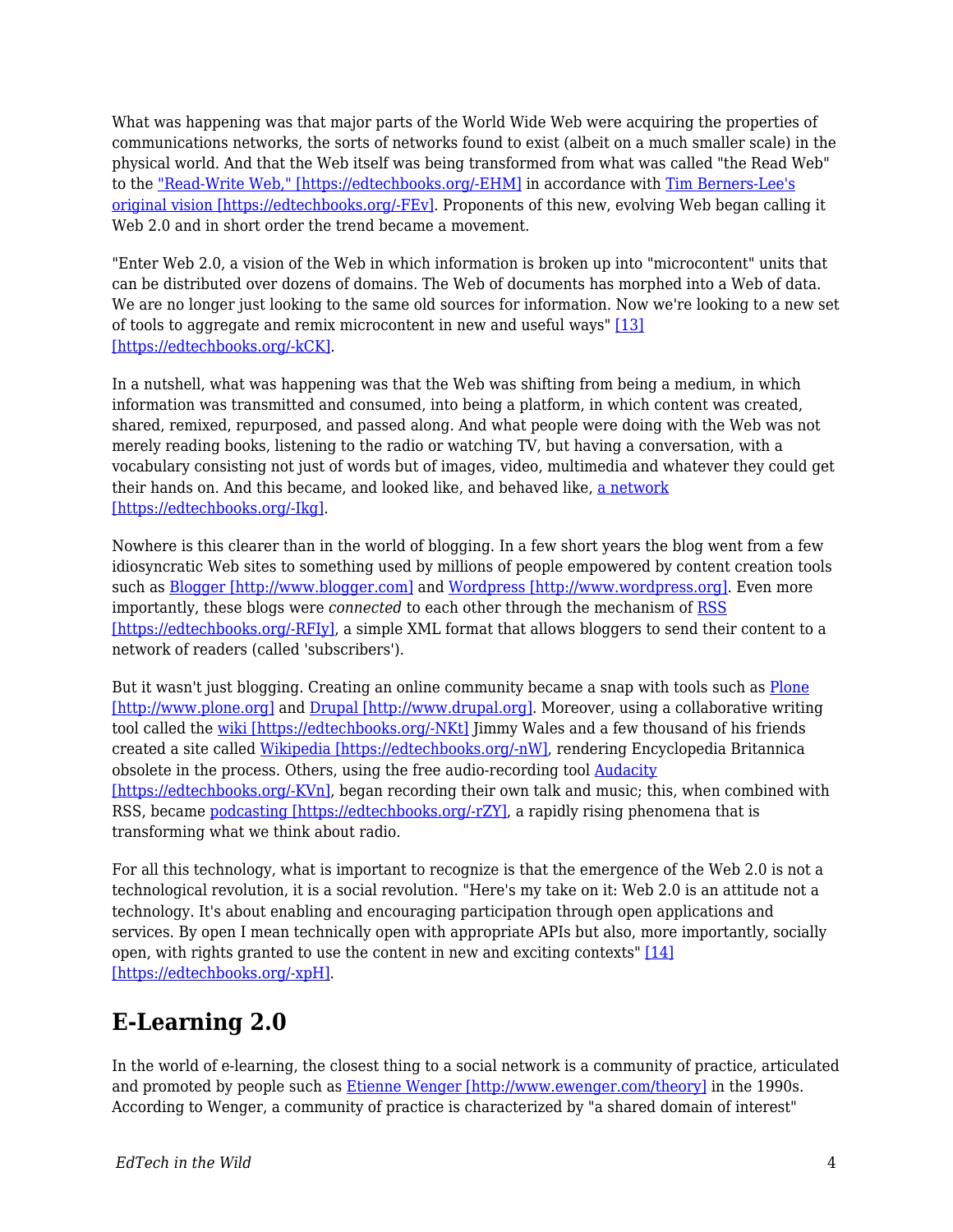where "members interact and learn together" and "develop a shared repertoire of resources."

For the most part, though, what constituted "community" in online learning were artificial and often contrived "discussions" supported by learning management systems [\[15\]](http://www.it.murdoch.edu.au/~sudweeks/papers/icier03.doc) [\[https://edtechbooks.org/-gvX\].](http://www.it.murdoch.edu.au/~sudweeks/papers/icier03.doc) These communities were typically limited to a given group of learners, such as a university class, had a fixed start and end-point, and while substantially better than nothing, rarely approached Wenger's theory.

That's not to say no communities of practice were forming. There were some attempts to foster them, as for example [MuniMall \[http://www.munimall.net\],](http://www.munimall.net) directed toward the municipal governance sector, and [PEGGasus \[http://www.peggasus.ca\]](http://www.peggasus.ca), directed toward engineers and geophysicists. Moreover, as commentator [Erin Brewer \[https://edtechbooks.org/-oBn\]](http://www.downes.ca/cgi-bin/page.cgi?post=25) has noted, places on the Internet like Yahoo! Groups have become a locus for community learning activities. But in general, the uptake has been slow, and the support from traditional institutions almost nonexistent.

Educators began to notice something different happening when they began to use tools like wikis and blogs in the classroom a couple of years ago. All of a sudden, instead of discussing pre-assigned topics with their classmates, students found themselves discussing a wide range of topics with peers worldwide. Imagine the astonishment, for example, when, after writing a review of a circus she had viewed, a Grade 5 student received a response from one of the performers [\[16\]](http://www.educause.edu/pub/er/erm04/erm0450.asp) [\[https://edtechbooks.org/-Ctk\]](http://www.educause.edu/pub/er/erm04/erm0450.asp). In a very short time, blogs were used for a wide variety of purposes in [education \[https://edtechbooks.org/-Ts\];](http://www.edtechpost.ca/gems/matrix2.gif) an [educational bloggers' network](http://www.ebn.weblogger.com%22) [\[https://edtechbooks.org/-YrPd\]](http://www.ebn.weblogger.com%22) formed and by this year thousands of teachers were encouraging their students to blog.

Blogging is very different from traditionally assigned learning content. It is much less formal. It is written from a personal point of view, in a personal voice. Students' blog posts are often about something from their own range of interests, rather than on a course topic or assigned project. More importantly, what happens when students blog, and read reach others' blogs, is that a network of interactions forms-much like a social network, and much like Wenger's community of practice.

It's not just blogging. Educators have also taken an interest in podcasting. Some have started broadcasting, such as at McMaster, where engineering professors now host an online show [\[17\]](http://www.thewhir.com/find/articlecentral/story.asp?recordid=1273) [\[https://edtechbooks.org/-QFP\]](http://www.thewhir.com/find/articlecentral/story.asp?recordid=1273).

"We're talking to the download generation," said Peter Smith, associate dean, Faculty of Engineering. "Why not have the option to download information about education and careers the same way you can download music? It untethers content from the Web and lets students access us at their convenience." Moreover, using an online service such as [Odeo \[http://www.odeo.com\]](http://www.odeo.com), [Blogomatrix](http://www.blogmatrix.com/products_main) [Sparks \[https://edtechbooks.org/-UNc\]](http://www.blogmatrix.com/products_main), or even simply off-the-shelf software, students can create their own [podcasts \[http://podcast.fdfz.cn\].](http://podcast.fdfz.cn)

What happens when online learning ceases to be like a medium, and becomes more like a platform? What happens when online learning software ceases to be a type of content-consumption tool, where learning is "delivered," and becomes more like a content-authoring tool, where learning is created? The model of e-learning as being a type of content, produced by publishers, organized and structured into courses, and consumed by students, is turned on its head. Insofar as there is content, it is used rather than read— and is, in any case, more likely to be produced by students than courseware authors. And insofar as there is structure, it is more likely to resemble a language or a conversation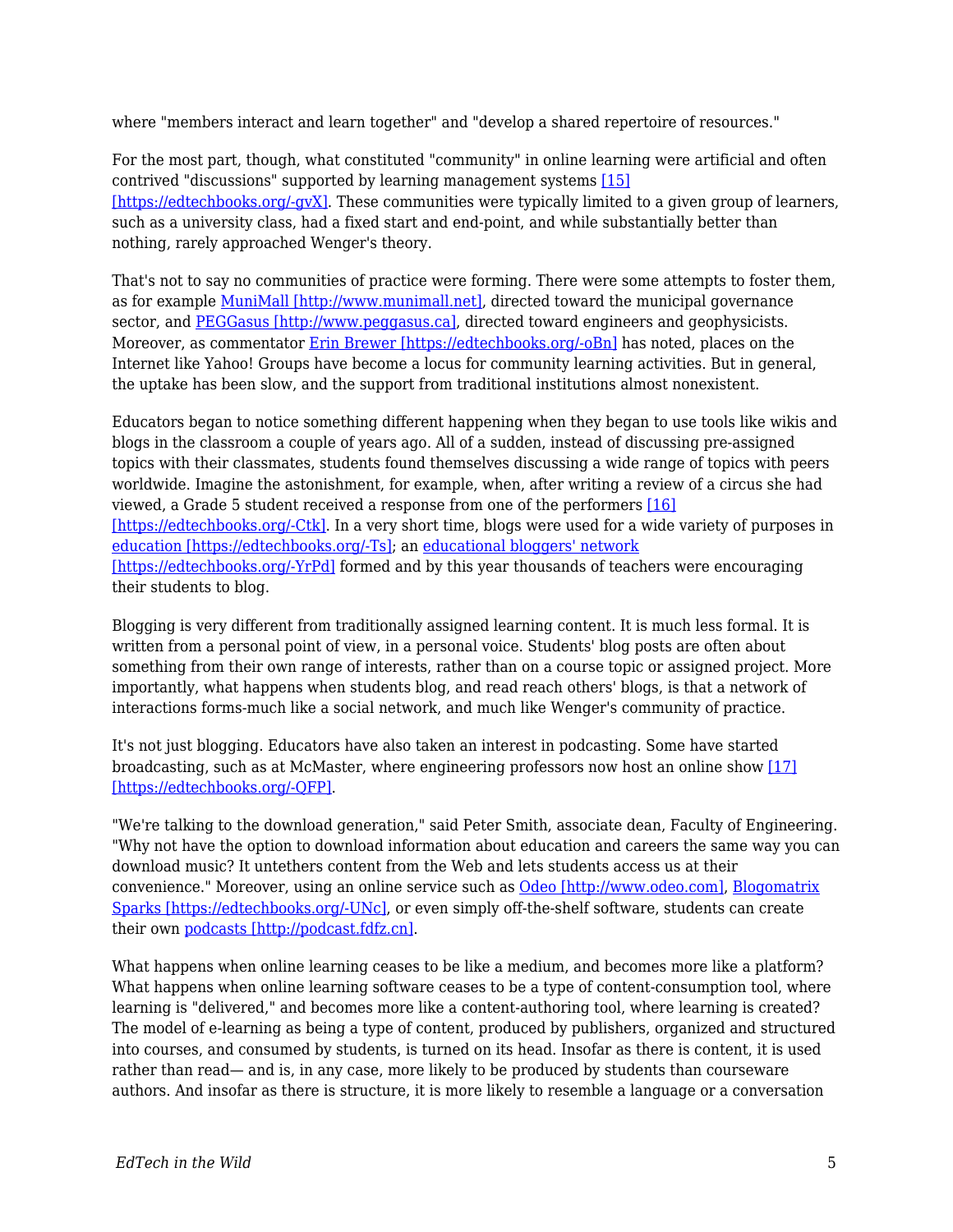rather than a book or a manual.

The e-learning application, therefore, begins to look very much like a blogging tool. It represents one node in a web of content, connected to other nodes and content creation services used by other students. It becomes, not an institutional or corporate application, but a personal learning center, where content is reused and remixed according to the student's own needs and interests. It becomes, indeed, not a single application, but a collection of interoperating applications—an environment rather than a system.

It also begins to look like a personal portfolio tool [\[18\] \[http://eport2.cgc.maricopa.edu\]](http://eport2.cgc.maricopa.edu). The idea here is that students will have their own personal place to create and showcase their own work. Some e-portfolio applications, such as ELGG, have already been created. IMS Global as put together an e-portfolio specification [\[19\] \[http://www.imsglobal.org/ep\]](http://www.imsglobal.org/ep). "The portfolio can provide an opportunity to demonstrate one's ability to collect, organize, interpret and reflect on documents and sources of information. It is also a tool for continuing professional development, encouraging individuals to take responsibility for and demonstrate the results of their own learning" [\[20\]](http://www.eife-l.org/portfolio) [\[https://edtechbooks.org/-jND\]](http://www.eife-l.org/portfolio).

This approach to learning means that learning content is created and distributed in a very different manner. Rather than being composed, organized and packaged, e-learning content is syndicated, much like a blog post or podcast. It is aggregated by students, using their own personal [RSS reader](http://www.bloglines.com) [\[http://www.bloglines.com\]](http://www.bloglines.com) or some similar application. From there, it is remixed and repurposed with the student's own individual application in mind, the finished product being fed forward to become fodder for some other student's reading and use.

More formally, instead of using enterprise learning-management systems, educational institutions expect to use an interlocking set of open-source applications. Work on such a set of applications has begun in a number of quarters, with the [E-Learning Framework \[http://www.elframework.org\]](http://www.elframework.org) defining a set of common applications and the newly formed [e-Framework for Education and](http://www.e-framework.org) [Research \[http://www.e-framework.org\]](http://www.e-framework.org) drawing on an international collaboration. While there is still an element of content delivery in these systems, there is also an increasing recognition that learning is becoming a creative activity and that the appropriate venue is a platform rather than an application.

In the future it will be more widely recognized that the learning comes not from the design of learning content but in how it is used. Most e-learning theorists are already there, and are exploring how learning content-whether professionally authored or created by students— can be used as the basis for learning activities rather than the conduit for learning content.

A great amount of work is being done, for example, in educational gaming and simulations. Theorists such as Seymour Papert, James Paul Gee, Clark Aldrich, and Marc Prensky have all touted the efficacy of games.

Papert writes, "The most important learning skills that I see children getting from games are those that support the empowering sense of taking charge of their own learning. And the learner taking charge of learning is antithetical to the dominant ideology of curriculum design" [\[21\]](http://www.papert.org/articles/Doeseasydoit.html) [\[https://edtechbooks.org/-UXV\].](http://www.papert.org/articles/Doeseasydoit.html) This is most evidenced when learners engage not only in playing, but in the design, of games. In the gaming world this practice is widely recognized and encouraged—game "modding" allows players to make the game their own. [\[22\]](http://www.hollywoodreporter.com/thr/columns/tech_reporter_display.jsp?vnu_content_id=1000484956)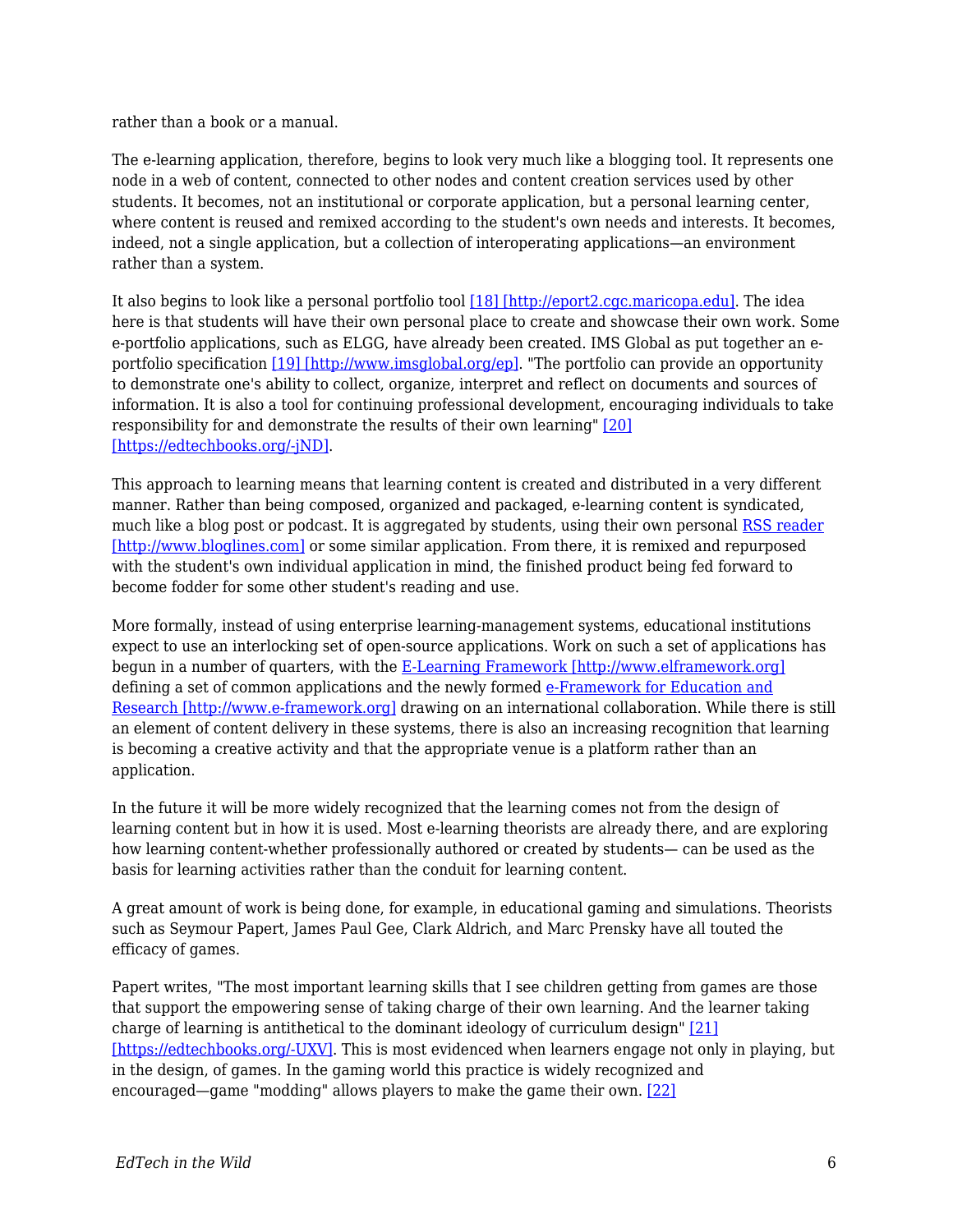#### [\[https://edtechbooks.org/-Hzm\].](http://www.hollywoodreporter.com/thr/columns/tech_reporter_display.jsp?vnu_content_id=1000484956)

Where games encourage learning is through the provision of what a student needs to know in a context where it will be immediately used. As Gee recommends, "Words are only meaningful when they can be related to experiences," said Gee. If I say "I spilled the coffee," this has a different meaning depending on whether I ask for a broom or a mop. You cannot create that context ahead of time— it has to be part of the experience. And in just the same way, the science text doesn't make any sense to someone who has not done any science (though it makes a great deal of sense to an experienced scientist)" [\[23\] \[https://edtechbooks.org/-Zsp\].](http://www.downes.ca/cgi-bin/website/view.cgi?dbs=Article&key=1079385148)

A similar motivation underlies the rapidly rising domain of mobile learning [\[24\]](https://edtechbooks.org/%5Bhttp:/ferl.becta.org.uk/display.cfm?page=65&catid=192&resid=5194&printable=1%22) [\[https://edtechbooks.org/-vLv\]—](https://edtechbooks.org/%5Bhttp:/ferl.becta.org.uk/display.cfm?page=65&catid=192&resid=5194&printable=1%22)for after all, were the context in which learning occurs not important, it would not be useful or necessary to make learning mobile. Mobile learning offers not only new opportunities to create but also to connect. As Ellen Wagner and Bryan Alexander note, mobile learning "define(s) new relationships and behaviors among learners, information, personal computing devices, and the world at large" [\[25\] \[https://edtechbooks.org/-fek\]](http://www.educause.edu/apps/er/erm05/erm0532.asp).

As this trend progresses, we find ourselves in a world characterized by the phrase "ubiquitous computing." "Where virtual reality puts people inside a computer-generated world, ubiquitous computing forces the computer to live out here in the world with people" [\[26\]](http://www.ubiq.com/hypertext/weiser/UbiHome.html) [\[https://edtechbooks.org/-PgY\]](http://www.ubiq.com/hypertext/weiser/UbiHome.html). The "Father of ubiquitous computing," Mark Weiser, compares computing of the future to writing. "Today this technology is ubiquitous in industrialized countries. Not only do books, magazines and newspapers convey written information, but so do street signs, billboards, shop signs and even graffiti" [\[27\] \[https://edtechbooks.org/-KmH\].](http://www.ubiq.com/hypertext/weiser/SciAmDraft3.html)

In the world of learning, what this means is having learning available no matter what you are doing. Jay Cross captures this idea in the concept of "workflow learning." Sam Adkins writes, workflow learning is "a deep integration with enterprise applications assembled from Web Services into composite applications" with "task and work support fused into the aggregated business processes that make up the real-time workflow" and supported by "contextual collaboration with people and systems" and "design and modification achieved by modeling and simulation" [\[28\]](http://www.Internettime.com/workflow/intro_wfl.htm) [\[https://edtechbooks.org/-JoF\].](http://www.Internettime.com/workflow/intro_wfl.htm)

Of course, there is no reason to expect that this form of learning would be restricted to the workplace. Learning integrates into every aspect of our lives, from daily household chores to arts and culture. Learning and living, it could be said, will eventually merge. The challenge will not be in how to learn, but in how to use learning to create something more, to communicate.